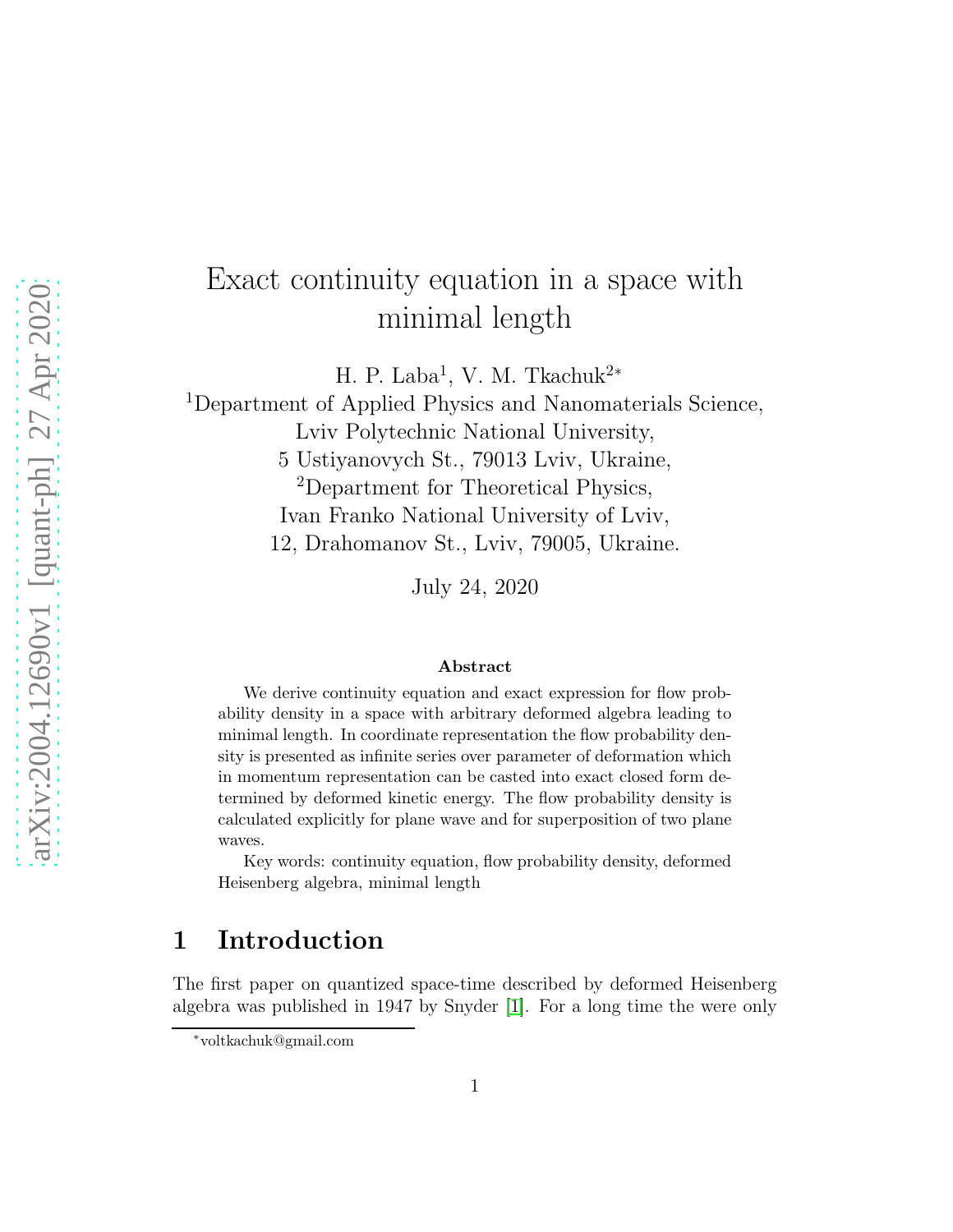few papers on this subject. The interest to deformed Heisenberg algebras was renewed after investigations in String Theory and Quantum Gravity (see, for example, [\[2,](#page-8-1) [3,](#page-9-0) [4,](#page-9-1) [5,](#page-9-2) [6\]](#page-9-3)). These studies suggest existence of nonzero minimal uncertainty in position called minimal length which is of the Plank scale  $l_P = \sqrt{\hbar G/c^3} \approx 1.6 \times 10^{-35}$ m. Space with minimal length can be described in the frame of deformed commutation relation for position and momentum (deformed Heisenberg algebra). One of the simplest deformed Heisenberg algebra leading to the minimal length in one-dimensional case reads

<span id="page-1-0"></span>
$$
[\hat{X}, \hat{P}] = i\hbar (1 + \beta \hat{P}^2),\tag{1}
$$

where  $\beta$  is parameter of deformation [\[7,](#page-9-4) [8\]](#page-9-5). Applying Heisenberg uncertainty relation to [\(1\)](#page-1-0) one gets the so-called generalized uncertainty principle (GUP). From the principle follows the following inequality

$$
\langle \Delta X^2 \rangle \ge \hbar \sqrt{\beta},\tag{2}
$$

where  $\langle \Delta X \rangle = \hat{X} - \langle X \rangle$ . So, in this case we have nonzero minimal uncertainty in position or minimal length which is  $\hbar \sqrt{\beta}$ .

We consider more general deformed algebra of the form

<span id="page-1-1"></span>
$$
[\hat{X}, \hat{P}] = i\hbar F(\sqrt{\beta}\hat{P}),\tag{3}
$$

where F is even function. For  $\beta = 0$  this function reads  $F(0) = 1$  and we obtain non-deformed algebra.

Algebra [\(3\)](#page-1-1) admits the following representation

$$
\hat{X} = \hat{x}, \quad \hat{P} = \frac{1}{\sqrt{\beta}} f(\sqrt{\beta}\hat{p}), \tag{4}
$$

where f is odd function,  $\hat{x}$ , and  $\hat{p}$  satisfy non-deformed commutation relation

$$
[\hat{x}, \hat{p}] = i\hbar. \tag{5}
$$

Depending on convenience, for small operators  $\hat{x}$ ,  $\hat{p}$  we can use coordinate representation  $\hat{x} = x$ ,  $\hat{p} = -i\hbar \frac{\partial}{\partial x}$ , or momentum one  $\hat{x} = i\hbar \frac{\partial}{\partial p}$ ,  $\hat{p} = p$ . Domain of changing of momentum is finite  $-b \le p \le b$ . Note that just this fact leads to minimal uncertainty in position. For  $\beta \to 0$ , we have  $f = \sqrt{\beta} \hat{p}$ and thus  $\ddot{P} = \hat{p}$ .

It is easy to find that

$$
F(\sqrt{\beta}\hat{P}) = f'(\sqrt{\beta}\hat{p}) = f'(f^{-1}(\sqrt{\beta}\hat{P})),\tag{6}
$$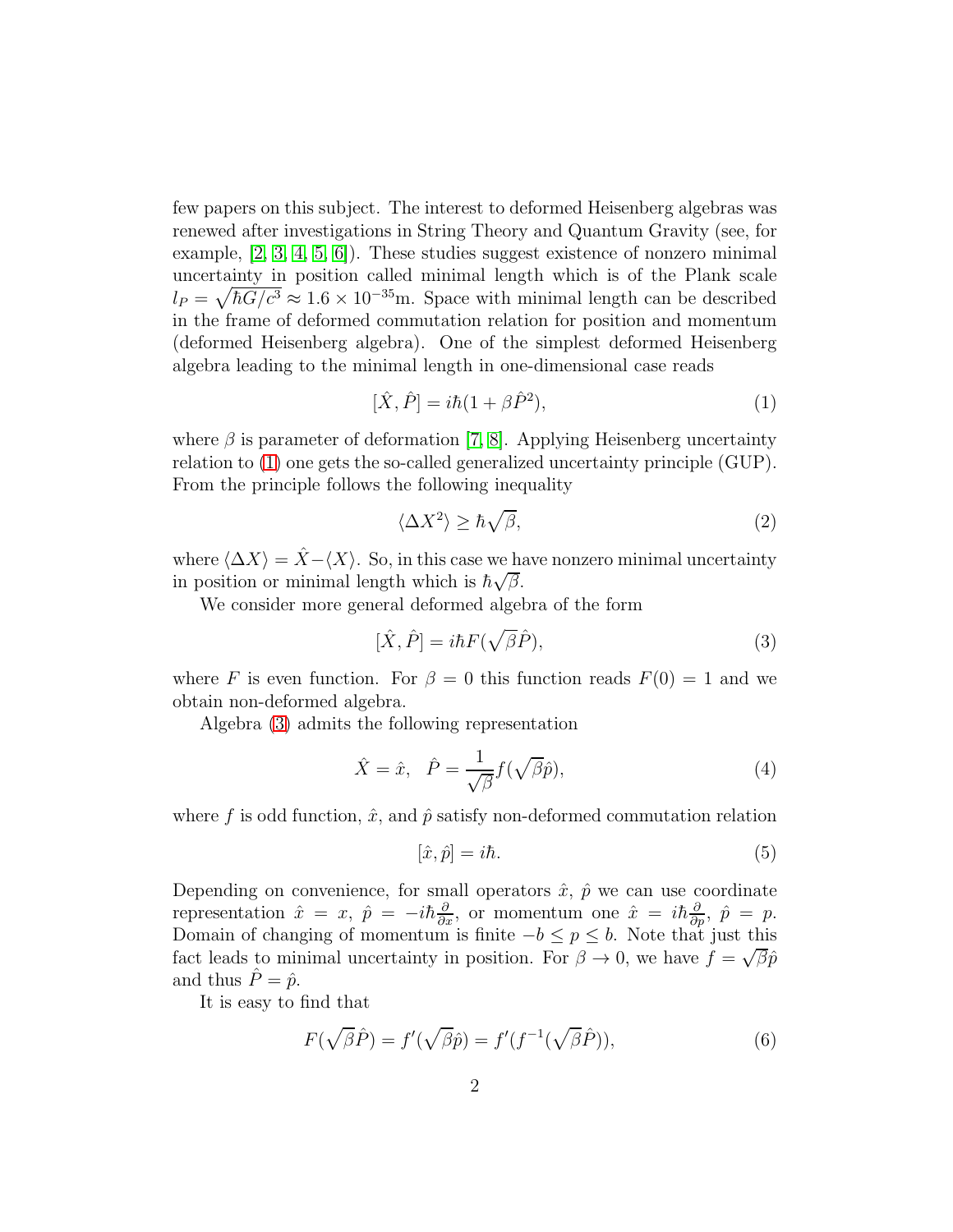here  $f^{-1}$  is inverse function to f,  $f(f^{-1}(x)) = x$ . Properties of generalized algebra [\(3\)](#page-1-1) and the minimal length were studied in details in [\[9,](#page-9-6) [10\]](#page-9-7). Note also the paper [\[11\]](#page-9-8) where generalized three-dimensional deformed algebras were considered.

Choosing different functions of deformation  $F$  or respectively different f we obtain different deformed algebras. For instance, algebra [\(1\)](#page-1-0) has the following representation

<span id="page-2-0"></span>
$$
\hat{P} = \frac{1}{\sqrt{\beta}} \tan(\sqrt{\beta}\hat{p}), \quad \hat{X} = \hat{x}.\tag{7}
$$

Note that according to [\(7\)](#page-2-0) in momentum representation we have  $\pi/2\sqrt{\beta} \geq$  $p \geq -\pi/2\sqrt{\beta}.$ 

Deformation of commutation relations causes additional difficulties in solving many quantum problems. Only for few quantum systems the energy spectra were found exactly in the frame of deformed algebras. They are one-dimensional harmonic oscillator in the space with minimal length [\[7\]](#page-9-4) as well as in the space with minimal length and minimal momentum [\[12,](#page-9-9) [13\]](#page-9-10), D-dimensional isotropic harmonic oscillator [\[14,](#page-9-11) [15\]](#page-9-12), three-dimensional Dirac oscillator [\[16\]](#page-10-0),  $(2 + 1)$ -dimensional Dirac oscillator in a homogeneous magnetic field  $[17]$ ,  $(1 + 1)$ -dimensional Dirac oscillator within Lorentz-covariant deformed algebra [\[18\]](#page-10-2), one-dimensional Coulomb problem [\[19,](#page-10-3) [20\]](#page-10-4), the in-verse square potential in a space with minimal length [\[21,](#page-10-5) [22\]](#page-10-6), the  $(2 +$ 1)-dimensional Dirac equation in a constant magnetic field in the presence of minimal length [\[23,](#page-10-7) [24\]](#page-10-8), delta potential as well as double delta potential [\[25\]](#page-10-9), two-body problems in space with minimal length [\[26\]](#page-10-10). It is worth noting that exact solutions for spectra of physical systems were found in the frame of other types of deformed algebras leading to space quantization. For instance, in the frame of noncommutative algebra of canonical type the energy levels of free particle and harmonic oscillator [\[27,](#page-11-0) [28,](#page-11-1) [29,](#page-11-2) [30\]](#page-11-3), oscillator in a magnetic field [\[31,](#page-11-4) [32\]](#page-11-5), system of two particles with harmonic oscillator interaction [\[33\]](#page-11-6), a particle in a uniform field [\[34\]](#page-11-7) were obtained exactly.

Without any doubt continuity equation plays important role in quantum mechanics. In [\[35\]](#page-11-8) (see also [\[36\]](#page-11-9)) 3D deformed algebra with two parameters of deformation  $\beta$  and  $\beta'$  was considered and in the frame of the algebra the continuity equation, the expression for flow probability density were obtained in linear approximation over the parameters of deformation. Latter continuity equation for special case  $2\beta = \beta'$  (in linear approximation over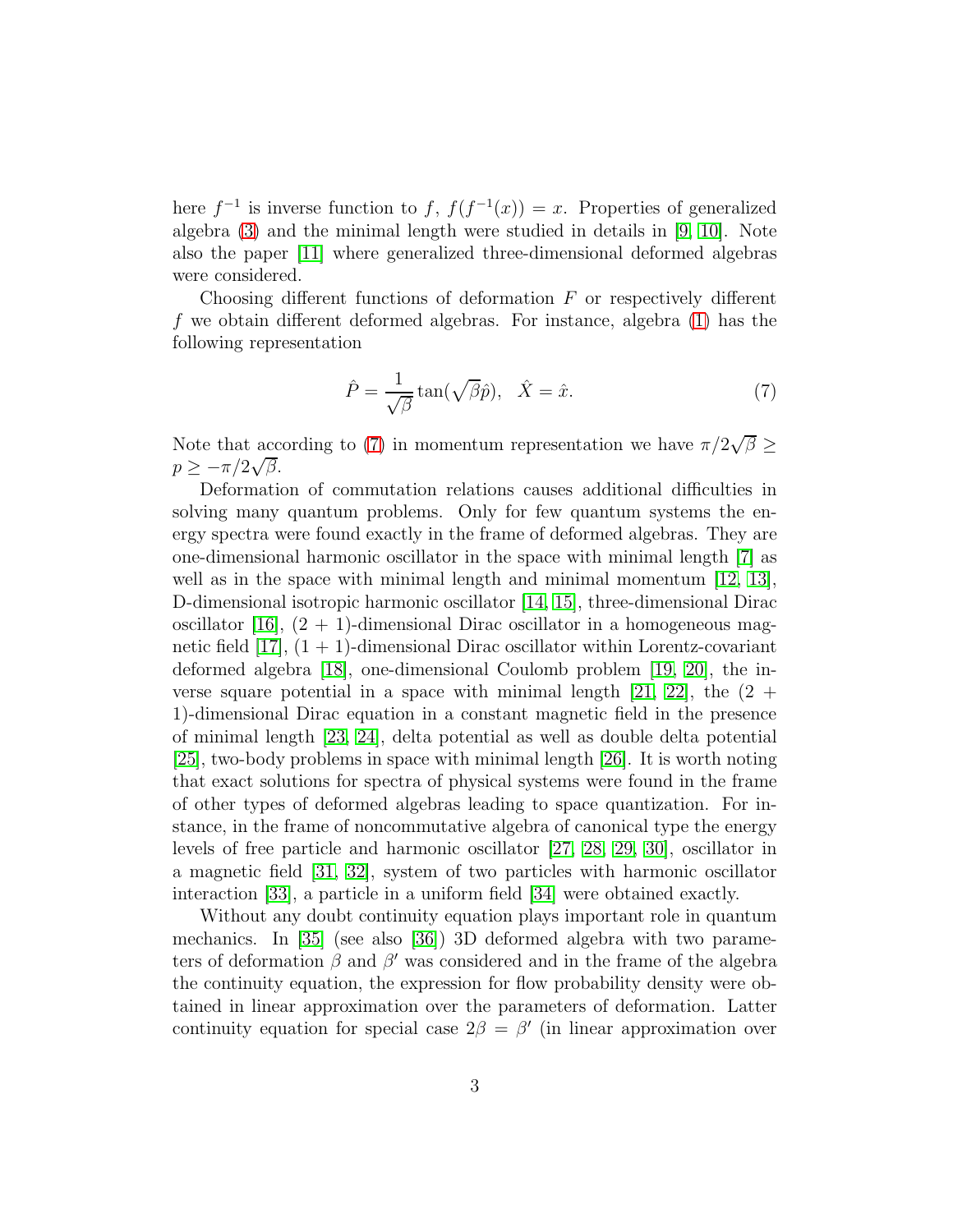parameters of deformation this case corresponds to uniform space) was obtained in [\[37\]](#page-11-10). These results were used for studies of tunneling effect in 1D deformed space for different barriers. Namely, tunneling in deformed space thought potential step and potential barrier was examined in [\[37\]](#page-11-10). Tunneling thought delta potential was considered in [\[38\]](#page-11-11). The authors of paper [\[39\]](#page-12-0) proposed the approximate method to take into account all orders in parameter of deformation. The method is based on transformation of higher order differential Schrödinger equation in deformed space to second order one.

The aim of this paper is to derive exact continuity equation and exact explicit expression for flow probability density in one-dimensional space with minimal length in general case of deformed algebra. The paper is organized as follows. In the Section 2 continuity equation and expression for flow probability density are obtained exactly in coordinate representation. Explicit expression for flow probability density in momentum representation is derived in the Section 3. Conclusions are presented in the Section 3.

### 2 Schrödinger equation and continuity equation

The time dependent Schrödinger equation reads

$$
i\hbar \frac{\partial}{\partial t} \psi = H\psi,\tag{8}
$$

where Hamiltonian in deformed case is supposed to have the same form as is non-deformed one

$$
H = \frac{\hat{P}^2}{2m} + U(\hat{X}) = T(\hat{p}, \beta) + U(\hat{x}).
$$
\n(9)

Momentum operator and position one satisfy deformed commutation relation [\(3\)](#page-1-1) and can be represented as [\(7\)](#page-2-0).

In order to obtain continuity equation we consider coordinate representation for small operators  $\hat{x} = x$  and  $\hat{p} = -i\hbar \frac{\partial}{\partial x}$ . In this case Hamiltonian reads

$$
H = T(\hat{p}, \beta) + U(x) = T(i\hbar \frac{\partial}{\partial x}, \beta) + U(x), \tag{10}
$$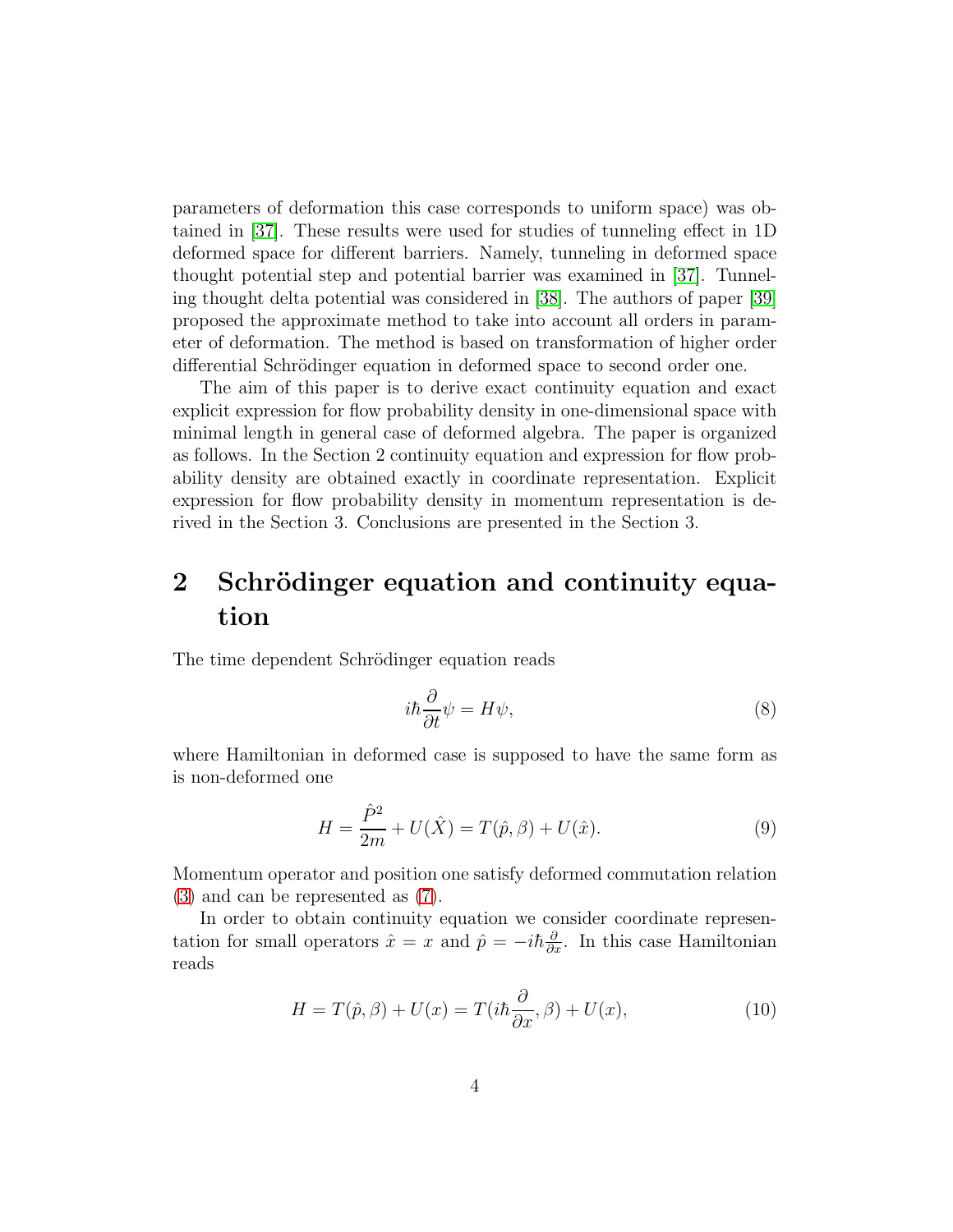where operator of kinetic energy is related with deformation function as

$$
T(\hat{p}, \beta) = \frac{f^2(\sqrt{\beta}\hat{p})}{2m\beta}.
$$
\n(11)

The operator of kinetic energy is even function of  $\hat{p}$  and can be represented as series in  $\beta$ 

<span id="page-4-1"></span>
$$
T(\hat{p}, \beta) = \frac{1}{2m} \sum_{n=1}^{\infty} a_n \beta^{n-1} \hat{p}^{2n},
$$
\n(12)

where  $a_n = \frac{1}{2n}$  $(2n)!$  $\frac{\partial^{2n} f^2(x)}{\partial x^{2n}}$  at  $x = 0$ .

Let us consider changing in time of the probability density

<span id="page-4-0"></span>
$$
\frac{\partial |\psi|^2}{\partial t} = \frac{1}{i\hbar} (\psi^* T(\hat{p}, \beta)\psi - \psi T(\hat{p}, \beta)\psi^*) =
$$

$$
= \frac{1}{2m i\hbar} \sum_{n=1}^{\infty} \left( a_n \beta^{n-1} (\psi^* \hat{p}^{2n} \psi - \psi \hat{p}^{2n} \psi^*) \right).
$$
(13)

We rewrite each therm in the right-hand side of this equation as follows. For the first therm  $(n = 1)$  we have

$$
\psi^* \hat{p}^2 \psi - \psi \hat{p}^2 \psi^* = \hat{p}(\psi^* \hat{p} \psi - \psi \hat{p} \psi^*).
$$
\n(14)

The second therm  $(n = 2)$  is rewritten as

$$
\psi^* \hat{p}^4 \psi - \psi \hat{p}^4 \psi^* = \hat{p} (\psi^* \hat{p}^3 \psi - \psi \hat{p}^3 \psi^*) - ((\hat{p}\psi^*) \hat{p}^3 \psi - (\hat{p}\psi) \hat{p}^3 \psi^*) ) =
$$
  
=  $\hat{p} (\psi^* \hat{p}^3 \psi - \psi \hat{p}^3 \psi^*) - \hat{p} ((\hat{p}\psi^*) \hat{p}^2 \psi - (\hat{p}\psi) \hat{p}^2 \psi^*) ) =$   
=  $\hat{p} [\psi^* \hat{p}^3 \psi - \psi \hat{p}^3 \psi^* - ((\hat{p}\psi^*) \hat{p}^2 \psi - (\hat{p}\psi) \hat{p}^2 \psi^*) ]].$  (15)

Similarly for the  $n$ -th therm we obtain

$$
\psi^* \hat{p}^{2n} \psi - \psi \hat{p}^{2n} \psi^* =
$$
\n
$$
= \hat{p}(\psi^* \hat{p}^{2n-1} \psi - \psi \hat{p}^{2n-1} \psi^*) - ((\hat{p}\psi^*) \hat{p}^{2n-1} \psi - (\hat{p}\psi) \hat{p}^{2n-1} \psi^*) =
$$
\n
$$
= \hat{p}(\psi^* \hat{p}^{2n-1} \psi - \psi \hat{p}^{2n-1} \psi^*) - \hat{p}((\hat{p}\psi^*) \hat{p}^{2n-2} \psi - (\hat{p}\psi) \hat{p}^{2n-2} \psi^*) +
$$
\n
$$
+ ((\hat{p}^2 \psi^*) \hat{p}^{2n-2} \psi - (\hat{p}^2 \psi) \hat{p}^{2n-2} \psi^*) =
$$
\n
$$
= \hat{p}[\psi^* \hat{p}^{2n-1} \psi - \psi \hat{p}^{2n-1} \psi^* - ((\hat{p}\psi^*) \hat{p}^{2n-2} \psi - (\hat{p}\psi) \hat{p}^{2n-2} \psi^*) +
$$
\n
$$
+ ((\hat{p}^2 \psi^*) \hat{p}^{2n-3} \psi - (\hat{p}^2 \psi) \hat{p}^{2n-3} \psi^*)] -
$$
\n
$$
- ((\hat{p}^3 \psi^*) \hat{p}^{2n-3} \psi - (\hat{p}^3 \psi) \hat{p}^{2n-3} \psi^*) . \tag{16}
$$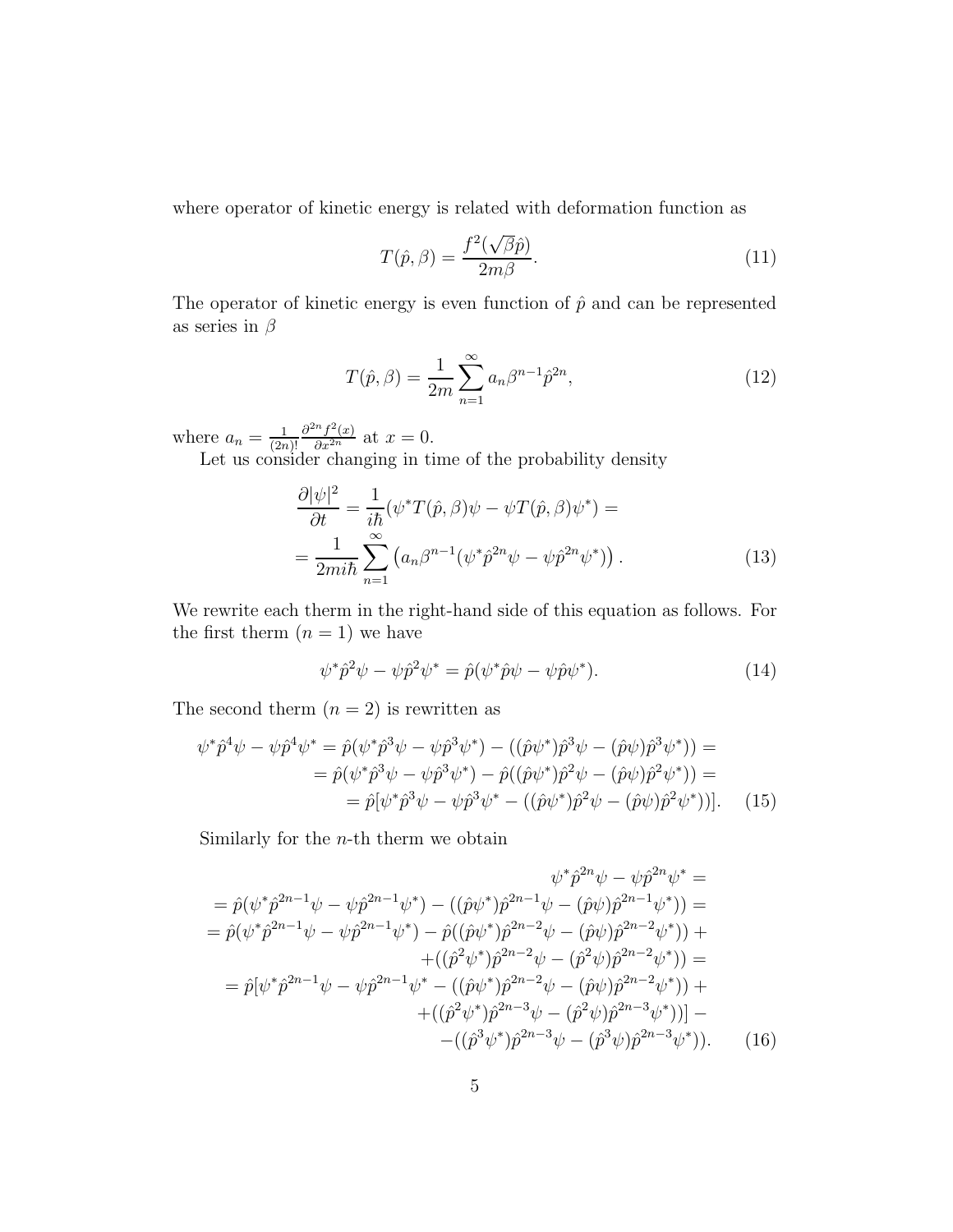Continuing we have

$$
\psi^* \hat{p}^{2n} \psi - \psi \hat{p}^{2n} \psi^* = \hat{p} \sum_{k=1}^n (-1)^{k-1} [(\hat{p}^{k-1} \psi^*) \hat{p}^{2n-k} \psi - (\hat{p}^{k-1} \psi) \hat{p}^{2n-k} \psi^*]. \tag{17}
$$

Using this result we rewrite equation [\(13\)](#page-4-0) in the form of continuity equation

<span id="page-5-3"></span>
$$
\frac{\partial \rho}{\partial t} + \frac{\partial j}{\partial x} = 0,\tag{18}
$$

where  $\rho = |\psi|^2$  denotes the probability density, j is flow probability density which reads

<span id="page-5-1"></span>
$$
j = \frac{1}{2m} \sum_{n=1}^{\infty} a_n \beta^{n-1} \sum_{k=1}^{n} (-1)^{k-1} [(\hat{p}^{k-1} \psi^*) \hat{p}^{2n-k} \psi - (\hat{p}^{k-1} \psi) \hat{p}^{2n-k} \psi^*]. \tag{19}
$$

Thus we obtain exact expression for the flow probability density in general case of deformed algebra. Note that  $a_1 = 1$  and for  $\beta = 0$  the result for flow probability density reproduces the well known result in the space with ordinary commutation relation for coordinate and momentum.

## 3 Explicit expression for flow probability density in momentum representation

First of all let us calculate flow probability density for plane wave  $\psi =$  $Ae^{-iT(p,\beta)t/\hbar+ipx/\hbar}$ , here p is value of momentum of free particle. In this case for flow probability density we have

$$
j = \frac{1}{2m}|A|^2 \sum_{n=1}^{\infty} a_n \beta^{n-1} 2np^{2n-1} = \frac{1}{2m}|A|^2 \frac{\partial}{\partial p} \sum_{n=1}^{\infty} a_n \beta^{n-1} p^{2n}.
$$
 (20)

Comparing this result with expression for kinetic energy [\(12\)](#page-4-1), we find that the flow probability density for plane wave can be written in the form

<span id="page-5-2"></span>
$$
j = |A|^2 \frac{\partial T(p, \beta)}{\partial p}.
$$
\n(21)

Note that according to Hamilton's equations for free particle with zero potential energy we have

<span id="page-5-0"></span>
$$
\frac{\partial T(p,\beta)}{\partial p} = \frac{dx}{dt} = v,\tag{22}
$$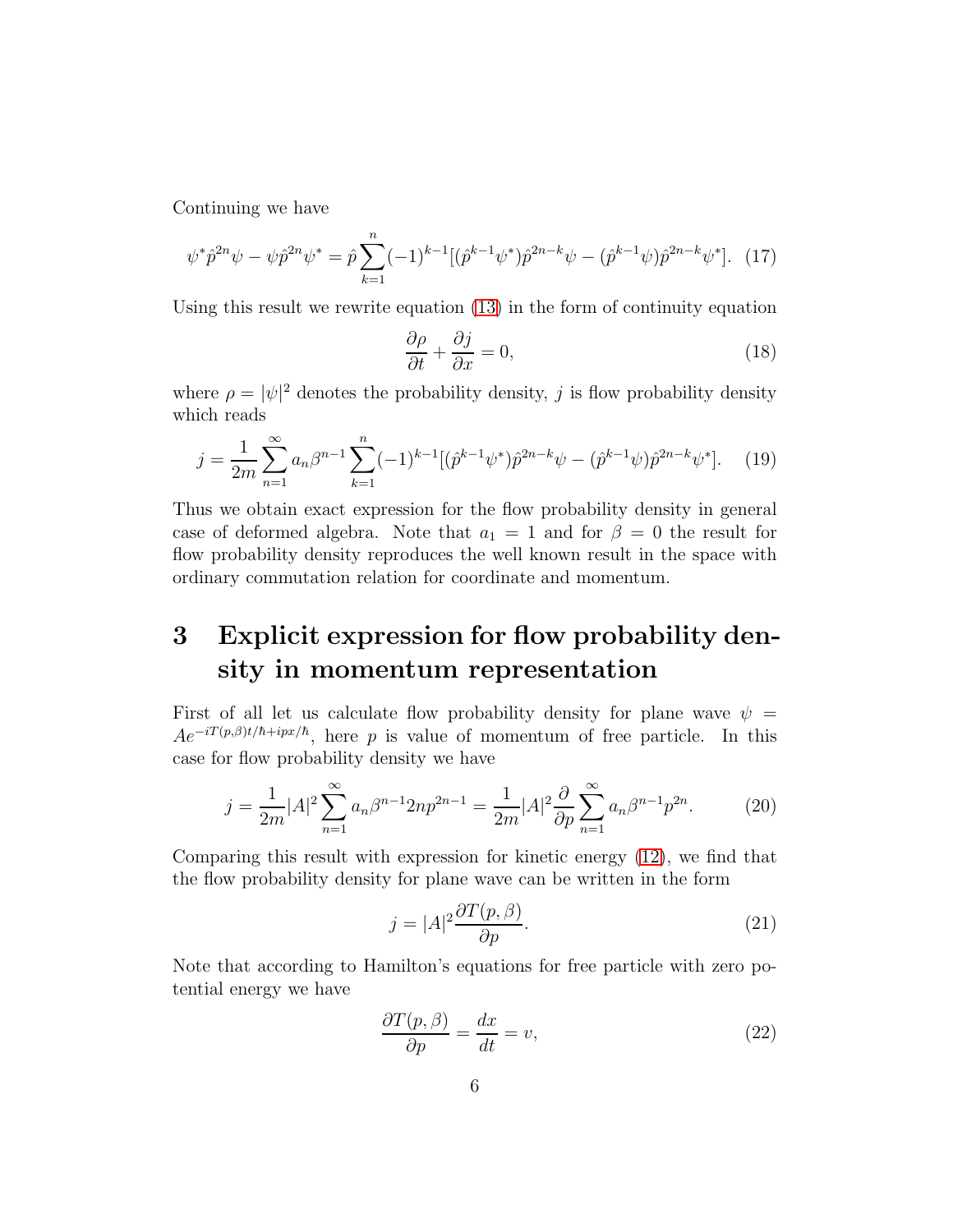$v$  is velocity of particle. Thus the flow probability density reads

<span id="page-6-1"></span>
$$
j = |A|^2 v. \tag{23}
$$

This expression is similar to expression for the flow probability density in non-deformed case. The only one difference is that relation of velosity of the particle with momentum is deformed according to [\(22\)](#page-5-0).

Now we consider wave function which is superposition of plane waves

$$
\psi(x) = \int_{-b}^{b} dpc(p)e^{ipx/\hbar},\tag{24}
$$

where we take into account that domain of changing of momentum is finite. Substituting it into [\(19\)](#page-5-1), we find

$$
j = \int_{-b}^{b} dp \int_{-b}^{b} dqc(p)c^{*}(q)e^{i(p-q)x/\hbar} \times
$$
  

$$
\times \frac{1}{2m} \sum_{n=1}^{\infty} a_n \beta^{n-1} \sum_{k=1}^{n} (-1)^{k-1} [(-q)^{k-1}p^{2n-k} - p^{k-1}(-q)^{2n-k}] =
$$
  

$$
= \int_{-b}^{b} dp \int_{-b}^{b} dqc(p)c^{*}(q)e^{i(p-q)x/\hbar} \times
$$
  

$$
\times \frac{1}{2m} \sum_{n=1}^{\infty} a_n \beta^{n-1} \sum_{k=1}^{n} [q^{k-1}p^{2n-k} + p^{k-1}q^{2n-k}].
$$
 (25)

It is interesting that this result can be written in closed form. For this we note that the sum over  $k$  can be done explicitly using geometric progression

$$
\sum_{k=1}^{n} [q^{k-1}p^{2n-k} + p^{k-1}q^{2n-k}] = \frac{p^{2n} - q^{2n}}{p - q}.
$$
 (26)

Then we have

$$
\frac{1}{2m} \sum_{n=1}^{\infty} a_n \beta^{n-1} \frac{p^{2n} - q^{2n}}{p - q} = \frac{T(p, \beta) - T(q, \beta)}{p - q}.
$$
 (27)

Finally, the closed expression for flow probability density in the space with deformed algebra reads

<span id="page-6-0"></span>
$$
j = \int_{-b}^{b} dp \int_{-b}^{b} dq c(p) c^{*}(q) \frac{T(p, \beta) - T(q, \beta)}{p - q} e^{i(p - q)x/\hbar}.
$$
 (28)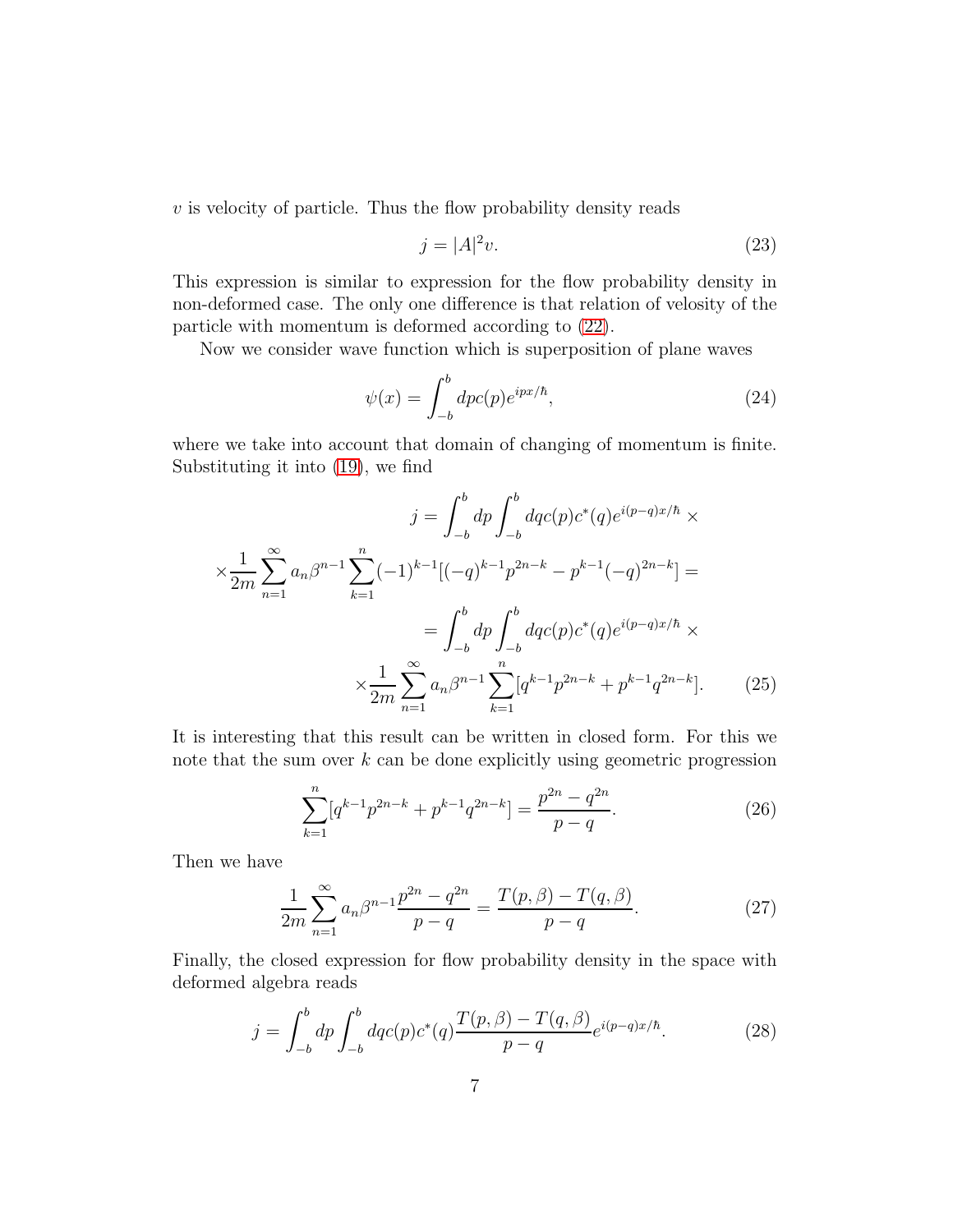Let us consider non-deformed case, namely  $\beta = 0$ . In this case  $T(p, 0) =$  $p^2/2m$  and the domain of p is real line. So, we find

$$
j = \frac{1}{2m} \int_{-\infty}^{\infty} dp \int_{-\infty}^{\infty} dq c(p) c^*(q) (p+q) e^{i(p-q)x/\hbar}, \qquad (29)
$$

that reproduces the flow probability density in non-deformed case.

Now let us calculate flow probability density in deformed case according to [\(28\)](#page-6-0) for a few examples of wave functions. As a first example we consider plane wave, which is solution of time-dependent Schrödinger equation for free particle. In momentum representation it reads

$$
c(p) = Ae^{-iT(p,\beta)t/\hbar}\delta(p-p_0),
$$
\n(30)

where  $p_0$  is momentum of plane wave. Substituting it into [\(28\)](#page-6-0) we reproduce result [\(21\)](#page-5-2) for flow probability density of plane wave with momentum  $p_0$ .

As a second example let us consider superposition of two plane waves with momenta  $p_1$  and  $p_2$ . In this case wave function in momentum representation satisfying time-dependent Schrödinger equation reads

$$
c(p) = Ae^{-iT(p_1, \beta)t/\hbar} \delta(p - p_1) + Be^{-iT(p_2, \beta)t/\hbar} \delta(p - p_2),
$$
\n(31)

where  $A = |A|e^{i\phi_1}$ ,  $B = |B|e^{i\phi_2}$ . Then for flow probability density we find

<span id="page-7-0"></span>
$$
j = j_{p_1} + j_{p_2} + \frac{\Delta T}{\Delta p} \left( AB^* e^{-i\Delta Tt/\hbar} e^{i\Delta px/\hbar} + A^* B e^{i\Delta Tt/\hbar} e^{-i\Delta px/\hbar} \right) =
$$

$$
= j_{p_1} + j_{p_2} + \frac{\Delta T}{\Delta p} 2|A||B|\cos(\Delta px/\hbar - \Delta Tt/\hbar + \Delta\phi), \quad (32)
$$

here we introduce the notations  $\Delta T = T(p_1, \beta) - T(p_2, \beta), \Delta p = p_1 - p_2$ ,  $\Delta \phi = \phi_1 - \phi_2$ . Note that in the case  $p_2 \rightarrow p_1$  we recover the result for flow probability density of plane wave with momentum  $p_1$  and amplitude  $A + B$ as it must be. Similarly as in non-deformed case, for  $p_2 = -p_1$  we find that in the frame of deformed algebra  $j = j_{p_1} + j_{-p_1}$  and interference term is absent.

### 4 Conclusions

In this paper we have studied time-dependent Schrödinger equation in a space with minimal length with arbitrary deformed algebra. We have derived exact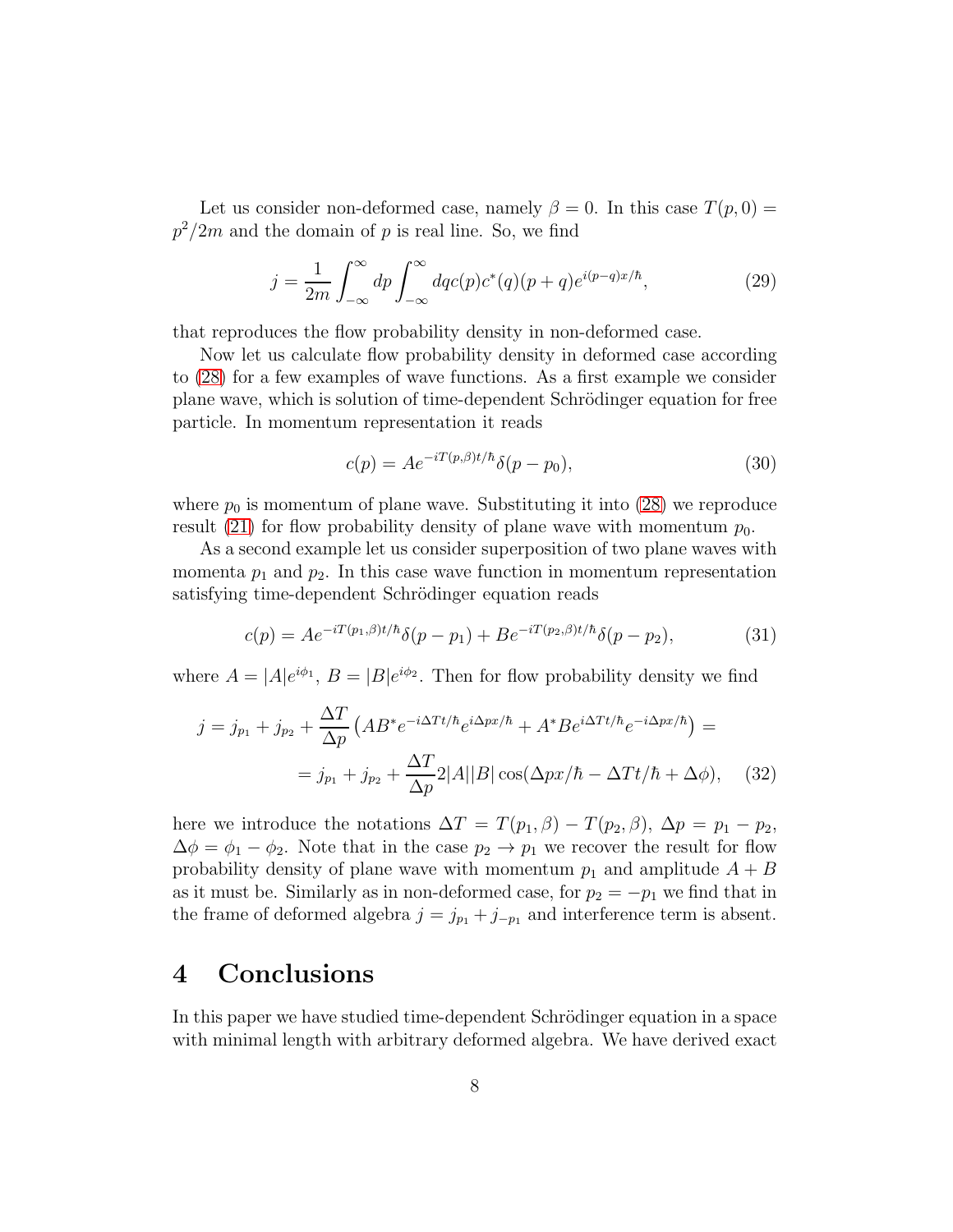continuity equation [\(18\)](#page-5-3) and exact expression for flow probability density in coordinate representation in general case of deformed algebra leading to minimal length [\(19\)](#page-5-1). The flow probability density has been written in the form of series in parameter of deformation  $\beta$ . It is interesting that in momentum representation the flow probability density can be written in explicit closed form [\(28\)](#page-6-0) and it is determined by the kinetic energy of particle in deformed space.

The obtained results allows exact calculation of the flow probability density in spaces with deformed algebras for a given wave function. As an example we have found explicitly the flow probability density for one plane wave  $(21)$  and for superposition of two plane waves  $(32)$ . The flow probability density for one plane wave in space with deformed algebra is proportional to velosity of particle [\(23\)](#page-6-1) as in nondeformed case. The difference is that relation of velosity of the particle with momentum is deformed according to [\(22\)](#page-5-0). In the case of superposition of two plane waves we have shown that when plane waves have the same wave vectors with opposite direction, the total flow probability density is equal to sum of flows corresponding to the first and the second waves. The total flow probability density for arbitrary two plane waves contains additional interference therm. Finally, it is worth noting that obtained results give the way for exact studies of the tunneling effect in space with arbitrary deformed algebras leading to the minimal length.

### Acknowledgments

This work was supported by the Project  $\Phi\Phi$ -83 $\Phi$  (No. 0119U002203) from the Ministry of Education and Science of Ukraine. The authors thank Dr. Kh. Gnatenko for useful comments.

### <span id="page-8-0"></span>References

- <span id="page-8-1"></span>[1] H. S. Snyder, Quantized space-time, Phys. Rev. 71, 38 (1947).
- [2] D. J. Gross, P. F. Mende, String theory beyond the Planck scale, Nucl. Phys. B 303, 407 (1988).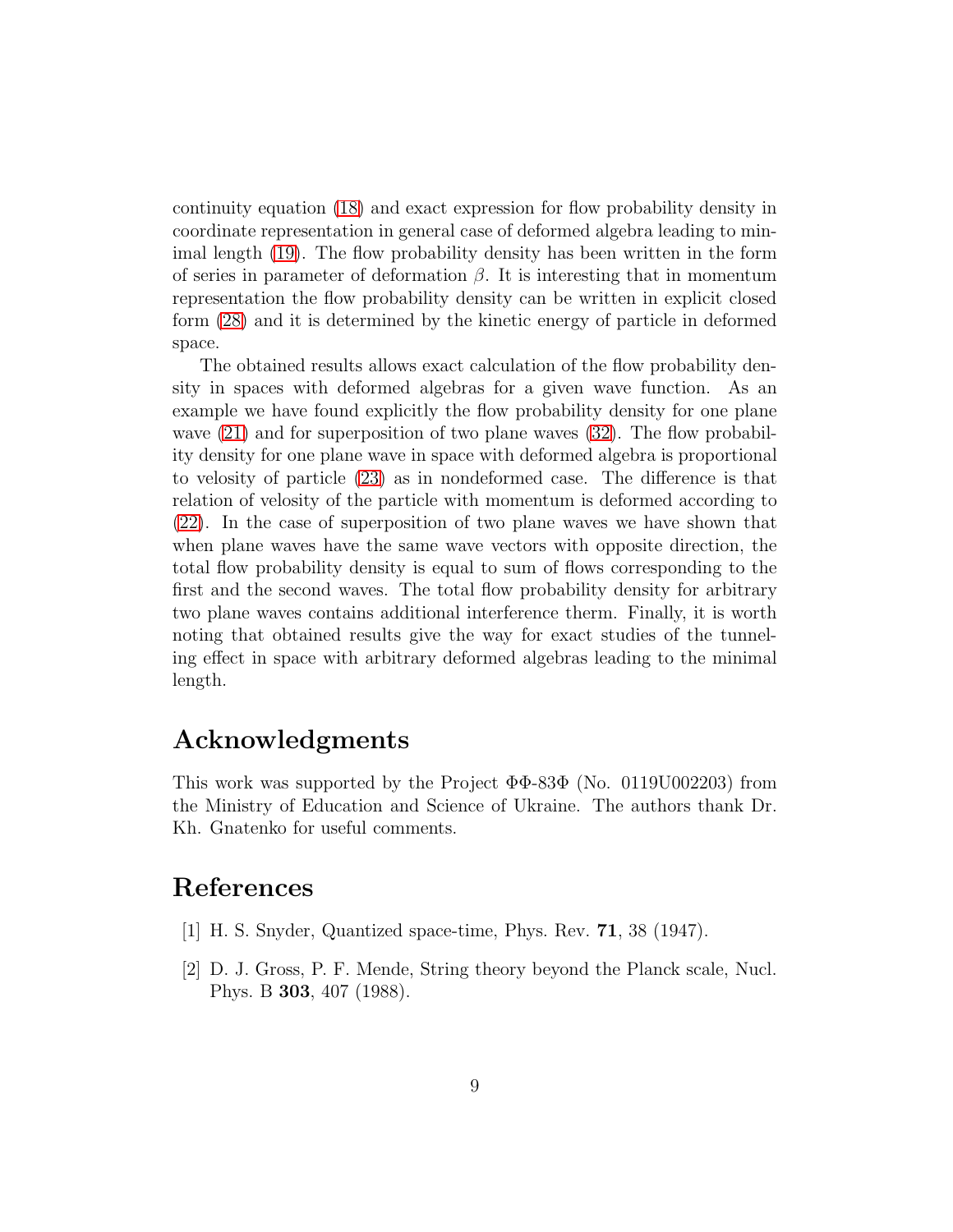- <span id="page-9-1"></span><span id="page-9-0"></span>[3] M. Maggiore, A generalized uncertainty principle in quantum gravity, Phys. Lett. B 304, 65 (1993).
- <span id="page-9-2"></span>[4] E. Witten, Reflections on the fate of spacetime, Phys. Today 49, 24 (1996).
- <span id="page-9-3"></span>[5] S. Hossenfelder, Can we measure structures to a precision better than the Planck length?, Class. Quant. Gravity 29, 115011 (2012).
- <span id="page-9-4"></span>[6] S. Hossenfelder, Minimal length scale scenarios for quantum gravity, Living. Rev. Relativ. 16(2), 1 (2013).
- <span id="page-9-5"></span>[7] A. Kempf, G. Mangano, R.B. Mann, Hilbert space representation of the minimal length uncertainty relation, Phys. Rev. D 52, 1108 (1995).
- <span id="page-9-6"></span>[8] A. Kempf, Noncommutative geometric regularization, Phys. Rev. D 54, 5174 (1996).
- <span id="page-9-7"></span>[9] T. Masowski, A. Nowicki, V. M. Tkachuk, Deformed Heisenberg algebra and minimal length, J. Phys. A: Math. Theor. 45, 075309 (2012).
- <span id="page-9-8"></span>[10] A. Nowicki, V. M. Tkachuk, Relation of deformed nonlinear algebras with linear ones, J. Phys. A: Math. Theor. 47, 025207 (2014).
- <span id="page-9-9"></span>[11] A. M. Frydryszak, V. M. Tkachuk, Aspects of pre-quantum description of deformed theories, Czechoslovak J. Phys. 53, 1035 (2003).
- [12] C. Quesne, V. M. Tkachuk, Harmonic oscillator with nonzero minimal uncertainties in both position and momentum in a SUSYQM framework. J. Phys. A 36, 10373 (2003).
- <span id="page-9-10"></span>[13] C. Quesne, V. M. Tkachuk, More on a SUSYQM approach to the harmonic oscillator with nonzero minimal uncertainties in position and/or momentum. J. Phys. A 37, 10095 (2004).
- <span id="page-9-11"></span>[14] L. N. Chang, D. Minic, N. Okamura, T. Takeuchi, Exact solution of the harmonic oscillator in arbitrary dimensions with minimal length uncertainty relations, Phys. Rev. D 65, 125027 (2002).
- <span id="page-9-12"></span>[15] I. Dadic, L. Jonke, S. Meljanac, Harmonic oscillator with minimal length uncertainty relations and ladder operators, Phys. Rev. D 67, 087701 (2003).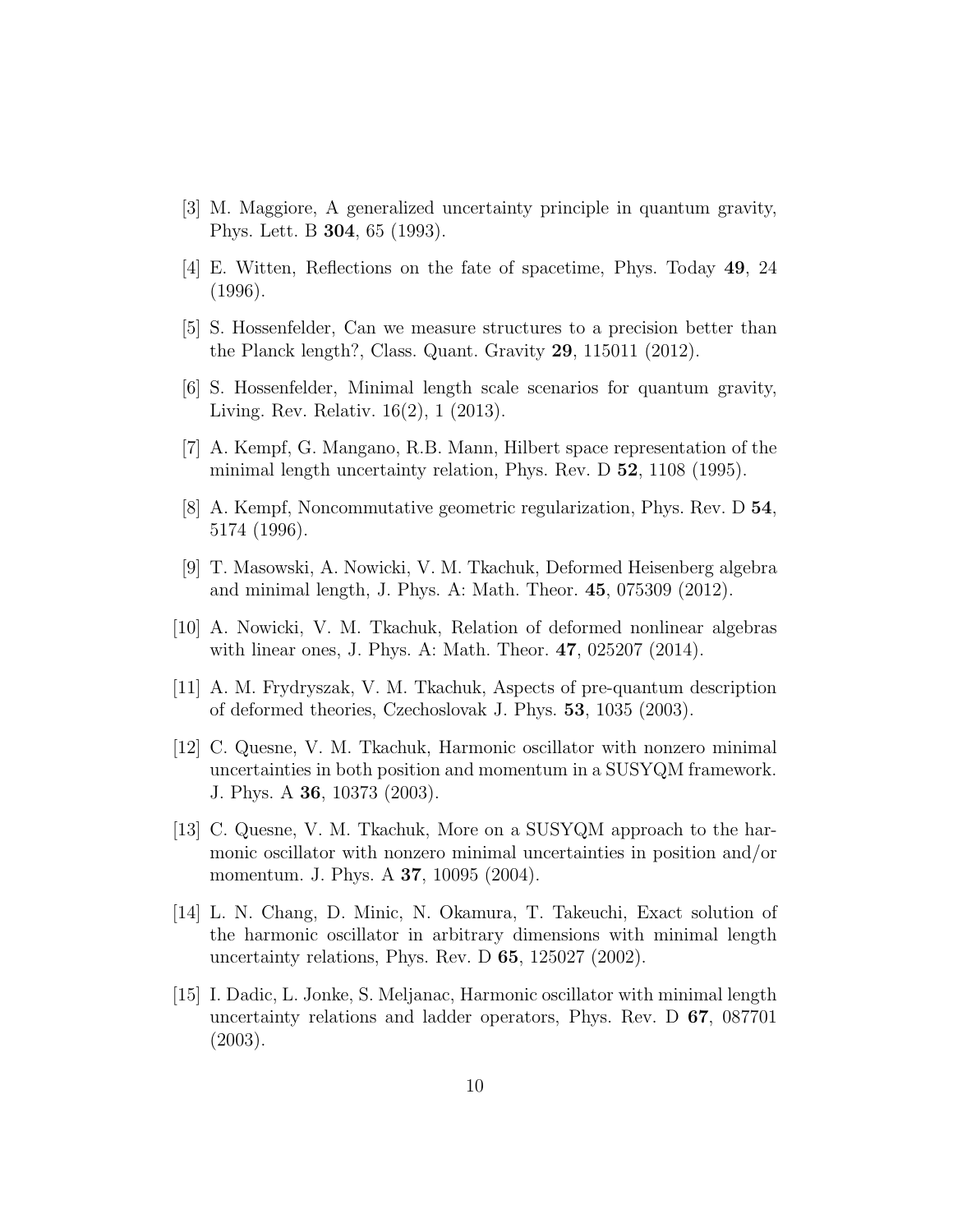- <span id="page-10-1"></span><span id="page-10-0"></span>[16] C. Quesne, V. M. Tkachuk, Dirac oscillator with nonzero minimal uncertainty in position, J. Phys. A  $38$ , 1747 (2005).
- [17] L. Menculini, O. Panella, P. Roy, Quantum phase transitions of the Dirac oscillator in a minimal length scenario, Phys. Rev. D **91**, 045032 (2015).
- <span id="page-10-2"></span>[18] 15. C. Quesne, V. M. Tkachuk Lorentz-covariant deformed algebra with minimal length and application to the  $(1 + 1)$ -dimensional Dirac oscillator, J. Phys. A 39, 10909 (2006).
- <span id="page-10-3"></span>[19] T. V. Fityo, I. O. Vakarchuk, V. M. Tkachuk, One-dimensional Coulomb-like problem in deformed space with minimal length, J. Phys. A 39, 2143 (2006).
- <span id="page-10-4"></span>[20] M. I. Samar, V. M. Tkachuk, One-dimensional Coulomb-like problem in general case of deformed space with minimal length, J. Math. Phys. 57, 082108 (2016).
- <span id="page-10-5"></span>[21] D. Bouaziz, M. Bawin, Regularization of the singular inverse square potential in quantum mechanics with a minimal length. Phys. Rev. A 76, 032112 (2007).
- <span id="page-10-6"></span>[22] D. Bouaziz, M. Bawin, Singular inverse square potential in arbitrary dimensions with a minimal length: application to the motion of a dipole in a cosmic string background, Phys. Rev. A 78, 032110 (2008).
- <span id="page-10-7"></span>[23] L. Menculini, O. Panella, P. Roy, Exact solutions of the  $(2+1)$  dimensional Dirac equation in a constant magnetic field in the presence of a minimal length. Phys. Rev. D 87 , 065017 (2013).
- <span id="page-10-8"></span>[24] P. Pedram, M. Amirfakhrian, H. Shababi, On the  $(2 + 1)$ -dimensional Dirac equation in a constant magnetic field with a minimal length uncertainty, Int. J. Mod. Phys. D 24, 1550016 (2015).
- <span id="page-10-9"></span>[25] M. I. Samar, V. M. Tkachuk, Exactly solvable problems in the momentum space with a minimum uncertainty in position, J. Math. Phys. 57, 042102 (2016).
- <span id="page-10-10"></span>[26] M. I. Samar, V. M. Tkachuk, Exact solutions for two-body problems in 1D deformed space with minimal length, J. Math. Phys. 58, 122108 (2017).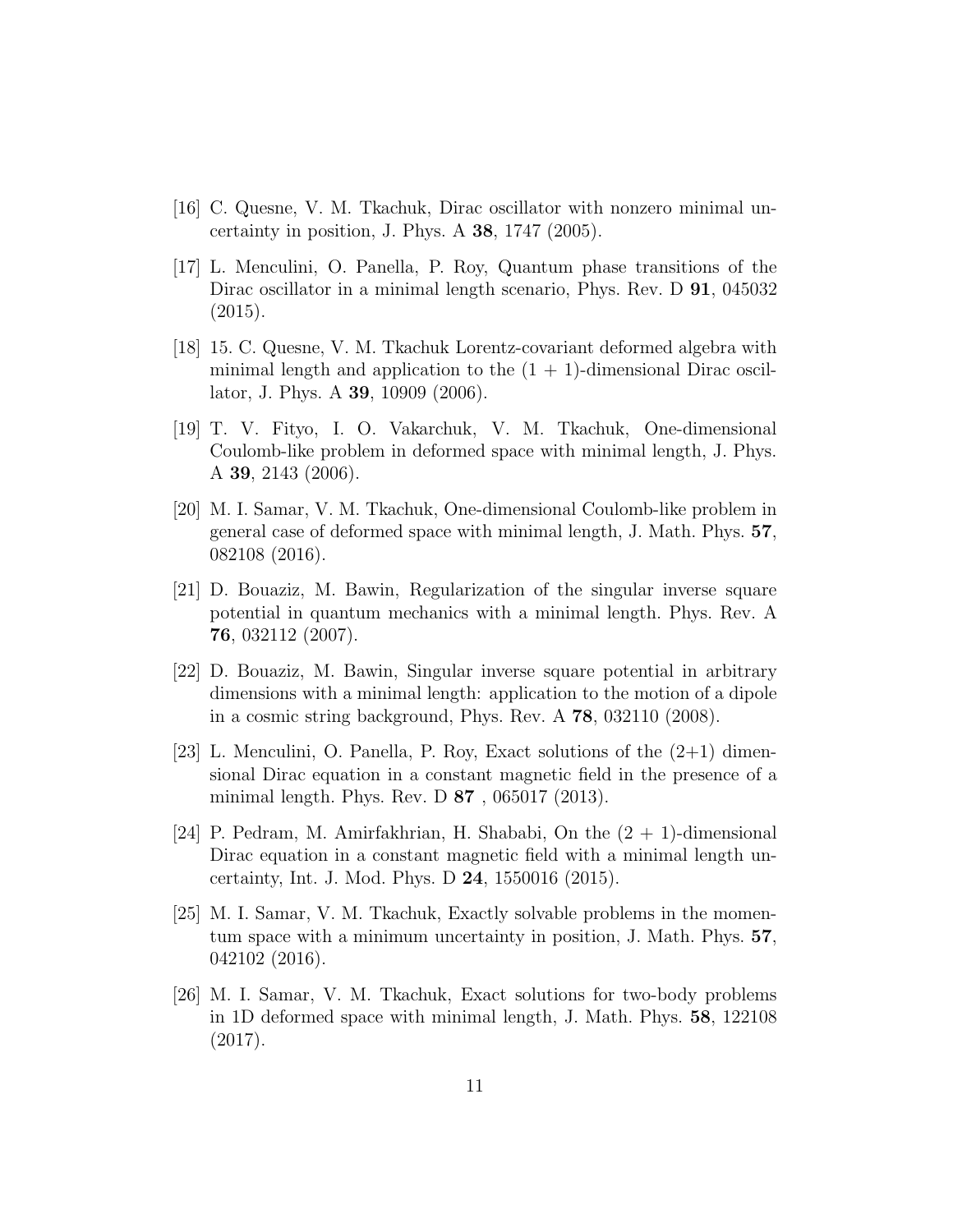- <span id="page-11-1"></span><span id="page-11-0"></span>[27] A. E. F. Djemai, H. Smail, On Quantum Mechanics on Noncommutative Quantum Phase Space, Commun. Theor. Phys. 41, 837 (2004).
- <span id="page-11-2"></span>[28] A. Kijanka, P. Kosinski, Noncommutative isotropic harmonic oscillator, Phys. Rev. D 70, 127702 (2004).
- <span id="page-11-3"></span>[29] A. Smailagic, E. Spallucci, Noncommutative 3D harmonic oscillator, J. Phys. A 35, 363 (2002).
- <span id="page-11-4"></span>[30] P. R. Giri, P. Roy, The non-commutative oscillator, symmetry and the Landau problem, Eur. Phys. J. C 57, 835 (2008).
- [31] J. Ben Geloun, S. Gangopadhyay, F. G. Scholtz, Harmonic oscillator in a background magnetic field in noncommutative quantum phase-space, EPL 86, 51001 (2009).
- <span id="page-11-6"></span><span id="page-11-5"></span>[32] D. Nath, P. Roy, Noncommutative Anisotropic Oscillator In A Homogeneous Magnetic Field, Ann. Phys, 377, 115 (2017).
- [33] Kh. P. Gnatenko, V. M. Tkachuk, Two-particle system with harmonic oscillator interaction in noncommutative phase space, J. Phys. Stud. 21, 3001 (2017).
- <span id="page-11-7"></span>[34] Kh. P. Gnatenko, V. M. Tkachuk, Effect of coordinate noncommutativity on the mass of a particle in a uniform field and the equivalence principle, Mod. Phys. Lett. A 31, 1650026 (2016).
- <span id="page-11-9"></span><span id="page-11-8"></span>[35] M. M. Stetsko, V. M. Tkachuk, Scattering problem in deformed space with minimal length, Phys. Rev. A 76, 012707 (2007).
- [36] M. M. Stetsko, V. M. Tkachuk, Orbital magnetic moment of the electron in the hydrogen atom in a deformed space with minimal length, Phys. Lett. A **372**, 5126 (2008).
- <span id="page-11-11"></span><span id="page-11-10"></span>[37] S. Das, E. C. Vagenas, Phenomenological implications of the generalized uncertainty principle, Can. J. Phys. 87, 233 (2009).
- [38] M. F. Gusson, A. Oakes O. Gonalves, R. O. Francisco, R. G. Furtado, J. C. Fabris, J. A. Nogueira, Dirac  $\delta$ -function potential in quasiposition representation of a minimal-length scenario, Eur. Phys. J. C 78, 179 (2018).